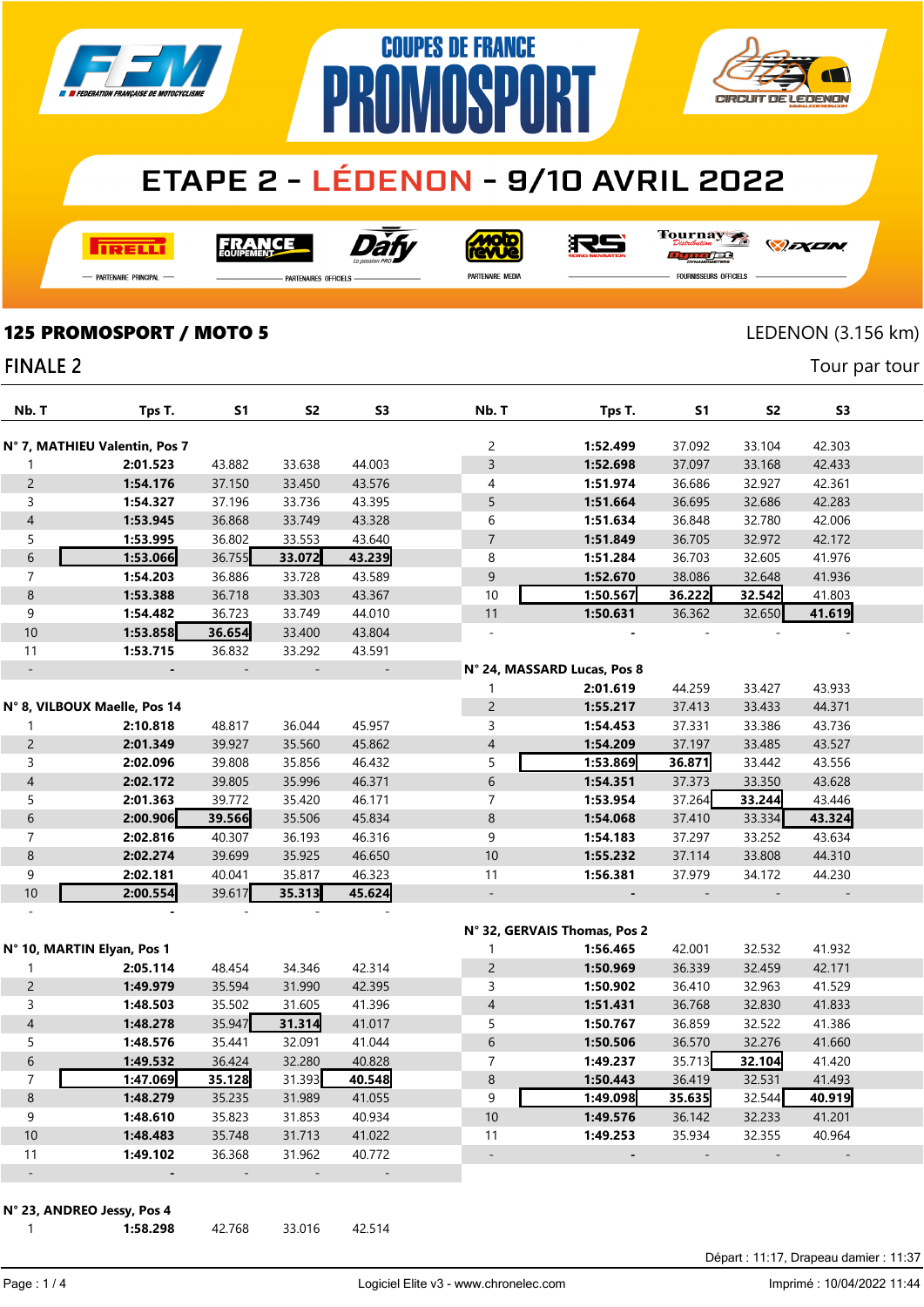

# **ETAPE 2 - LÉDENON - 9/10 AVRIL 2022**

**COUPES DE FRANCE** 

**AMASPART** 

**I तत्वच**र्च

Dàl **FRANCE** 

**Moto** 

RS

Tournay orse

*DEXEN* 

**CIRCUIT DE LEDENON** 

- Partenaire Principal

**PARTENAIRES OFFICIELS** 

PR

PARTENAIRE MEDIA

FOURNISSEURS OFFICIELS

Tour par tour

### 125 PROMOSPORT / MOTO 5 LEDENON (3.156 km)

#### **FINALE 2**

| Nb. T                                                             | Tps T.                        | <b>S1</b> | S2     | S3     | Nb. T                    | Tps T.                        | S1     | S <sub>2</sub> | S3     |  |
|-------------------------------------------------------------------|-------------------------------|-----------|--------|--------|--------------------------|-------------------------------|--------|----------------|--------|--|
| N° 45, CONTE COUSIN Gabin, Pos 5<br>N° 69, BARBIER Maxime, Pos 12 |                               |           |        |        |                          |                               |        |                |        |  |
| 1                                                                 | 1:59.369                      | 43.491    | 33.265 | 42.613 | $\mathbf{1}$             | 2:08.476                      | 47.739 | 35.644         | 45.093 |  |
| $\overline{c}$                                                    | 1:52.190                      | 36.968    | 32.720 | 42.502 | $\overline{c}$           | 2:01.069                      | 39.630 | 36.118         | 45.321 |  |
| 3                                                                 | 1:52.595                      | 36.862    | 33.035 | 42.698 | 3                        | 1:58.340                      | 38.768 | 34.479         | 45.093 |  |
| $\overline{4}$                                                    | 1:51.987                      | 36.787    | 32.715 | 42.485 | $\overline{4}$           | 1:58.354                      | 38.450 | 34.824         | 45.080 |  |
| 5                                                                 | 1:51.683                      | 36.703    | 32.644 | 42.336 | 5                        | 1:57.289                      | 38.397 | 34.186         | 44.706 |  |
| 6                                                                 | 1:51.975                      | 36.575    | 32.773 | 42.627 | 6                        | 1:58.893                      | 38.458 | 34.988         | 45.447 |  |
| $\overline{7}$                                                    | 1:51.495                      | 36.479    | 32.931 | 42.085 | $\overline{7}$           | 1:58.810                      | 38.748 | 35.273         | 44.789 |  |
| 8                                                                 | 1:51.146                      | 36.441    | 32.777 | 41.928 | 8                        | 1:58.373                      | 38.958 | 34.927         | 44.488 |  |
| 9                                                                 | 1:52.124                      | 37.146    | 32.837 | 42.141 | 9                        | 1:58.081                      | 39.435 | 34.366         | 44.280 |  |
| 10                                                                | 1:51.161                      | 36.749    | 32.450 | 41.962 | 10                       | 1:58.003                      | 38.710 | 34.928         | 44.365 |  |
| 11                                                                | 1:50.579                      | 36.204    | 32.734 | 41.641 | 11                       | 1:56.952                      | 38.177 | 34.588         | 44.187 |  |
| $\overline{\phantom{a}}$                                          |                               |           |        |        | $\overline{\phantom{a}}$ |                               |        |                |        |  |
|                                                                   | N° 57, PACOU François, Pos 10 |           |        |        |                          | N° 70, CHAUVIERE Luca, Pos 15 |        |                |        |  |
| 1                                                                 | 2:07.665                      | 47.427    | 34.637 | 45.601 | 1                        | 2:15.017                      | 49.908 | 37.079         | 48.030 |  |
| $\overline{c}$                                                    | 1:58.351                      | 38.407    | 34.262 | 45.682 | $\overline{c}$           | 2:08.049                      | 41.838 | 37.840         | 48.371 |  |
| 3                                                                 | 1:57.519                      | 38.429    | 34.236 | 44.854 | 3                        | 2:07.701                      | 41.877 | 37.735         | 48.089 |  |
| $\overline{\mathcal{L}}$                                          | 1:57.092                      | 38.130    | 34.165 | 44.797 | $\overline{4}$           | 2:07.914                      | 42.076 | 37.649         | 48.189 |  |
| 5                                                                 | 1:56.950                      | 38.015    | 34.165 | 44.770 | 5                        | 2:07.045                      | 42.202 | 37.042         | 47.801 |  |
| 6                                                                 | 1:57.584                      | 37.947    | 34.496 | 45.141 | 6                        | 2:07.576                      | 41.655 | 37.530         | 48.391 |  |
| $\overline{7}$                                                    | 1:57.338                      | 38.121    | 34.472 | 44.745 | $\overline{7}$           | 2:06.909                      | 41.608 | 37.213         | 48.088 |  |
| $\bf 8$                                                           | 1:57.953                      | 38.511    | 34.663 | 44.779 | $\,8\,$                  | 2:06.895                      | 41.745 | 37.306         | 47.844 |  |
| 9                                                                 | 1:57.924                      | 38.395    | 34.410 | 45.119 | 9                        | 2:05.920                      | 41.368 | 37.009         | 47.543 |  |
| 10                                                                | 1:57.814                      | 38.395    | 34.539 | 44.880 | 10                       | 2:06.811                      | 41.705 | 37.517         | 47.589 |  |
| 11                                                                | 1:59.090                      | 38.840    | 34.740 | 45.510 | $\bar{a}$                |                               |        |                |        |  |
| $\Box$                                                            |                               |           |        |        |                          |                               |        |                |        |  |
|                                                                   |                               |           |        |        |                          | N° 71, KRZELJ William, Pos 16 |        |                |        |  |
|                                                                   | N° 66, MOLAS Rafael, Pos 11   |           |        |        | 1                        | 2:08.403                      | 47.471 | 35.858         | 45.074 |  |
| 1                                                                 | 2:08.255                      | 48.094    | 35.631 | 44.530 | $\overline{c}$           | 1:58.426                      | 38.816 | 35.126         | 44.484 |  |
| $\overline{2}$                                                    | 1:59.274                      | 40.373    | 34.725 | 44.176 | 3                        | 1:57.562                      | 38.289 | 34.750         | 44.523 |  |
| 3                                                                 | 1:58.399                      | 39.444    | 34.873 | 44.082 | $\sqrt{4}$               | 1:58.382                      | 38.611 | 35.057         | 44.714 |  |
| $\overline{4}$                                                    | 1:58.438                      | 39.473    | 35.112 | 43.853 | 5                        | 1:58.401                      | 38.575 | 34.937         | 44.889 |  |
| 5                                                                 | 1:57.822                      | 39.192    | 34.705 | 43.925 | 6                        | 1:59.745                      | 39.446 | 35.448         | 44.851 |  |
| $6\,$                                                             | 1:58.332                      | 39.099    | 34.930 | 44.303 | $\overline{7}$           | 2:00.934                      | 40.111 | 35.592         | 45.231 |  |
| $\overline{7}$                                                    | 1:59.128                      | 39.567    | 34.973 | 44.588 | 8                        | 2:00.301                      | 38.885 | 35.432         | 45.984 |  |
| 8                                                                 | 1:59.133                      | 39.961    | 35.307 | 43.865 | 9                        | 1:58.595                      | 38.997 | 34.933         | 44.665 |  |
| 9                                                                 | 1:58.132                      | 39.662    | 34.794 | 43.676 | 10                       | 1:57.375                      | 38.330 | 34.737         | 44.308 |  |
| 10                                                                | 1:58.183                      | 39.753    | 35.069 | 43.361 |                          |                               | 38.389 | 34.921         |        |  |
| 11                                                                | 1:57.055                      | 39.312    | 34.770 | 42.973 |                          |                               |        |                |        |  |
| $\overline{\phantom{a}}$                                          |                               |           |        |        |                          |                               |        |                |        |  |

Départ : 11:17, Drapeau damier : 11:37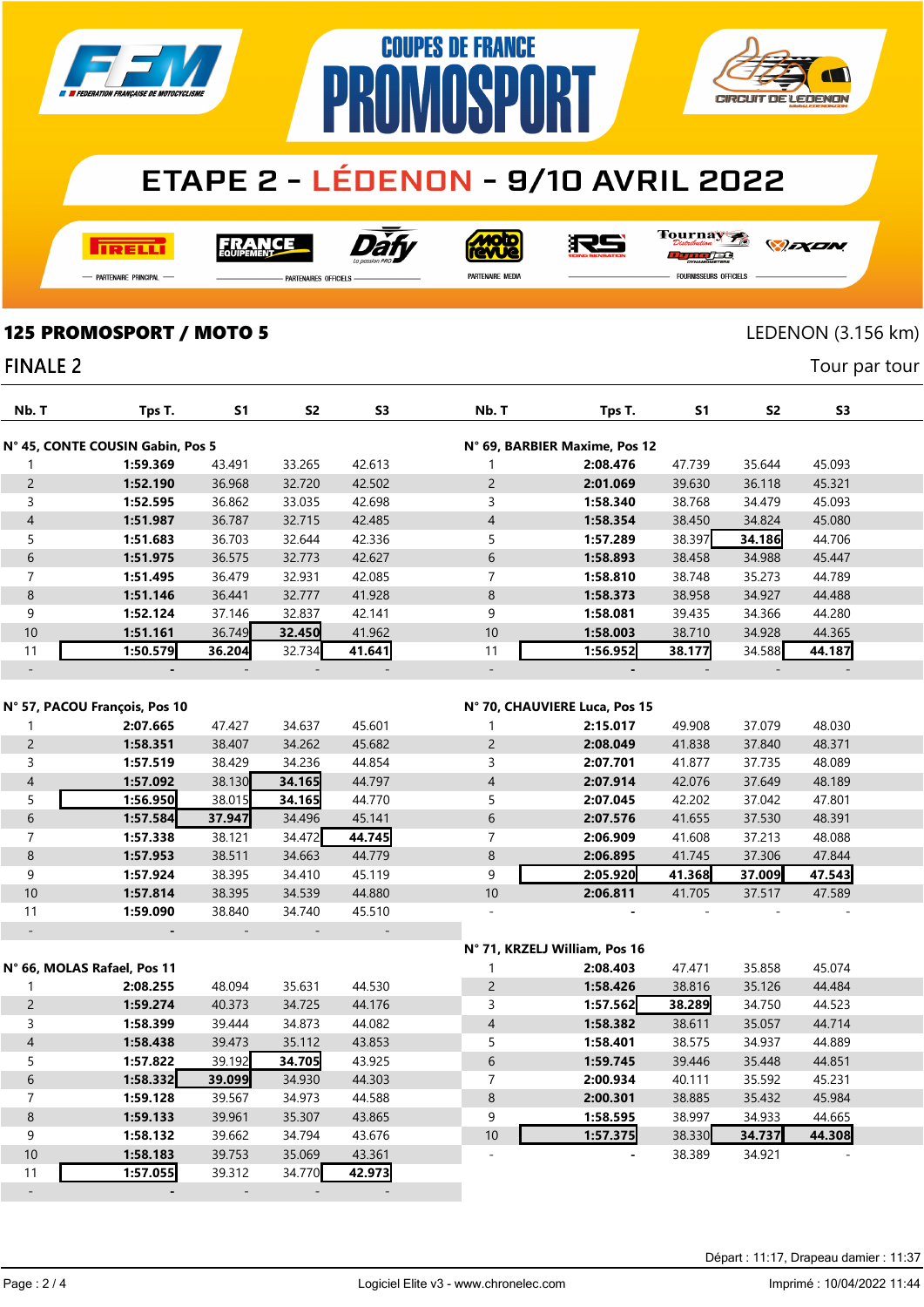

# **ETAPE 2 - LÉDENON - 9/10 AVRIL 2022**

**COUPES DE FRANCE** 

**PRAMASPART** 

**REELT** 

Dàt **FRANCE** 

**MOLO** 

RS

Tournay ra

- Partenaire Principal

.<br>Partenaires officiels

PARTENAIRE MEDIA

FOURNISSEURS OFFICIELS

*DEXEN* 

**CIRCUIT DE LEDENON** 

Tour par tour

125 PROMOSPORT / MOTO 5 LEDENON (3.156 km)

### **FINALE 2**

| Nb. T          | Tps T.                        | <b>S1</b> | S <sub>2</sub> | S <sub>3</sub> | Nb. T          | Tps T.                       | <b>S1</b> | S <sub>2</sub> | S <sub>3</sub> |  |
|----------------|-------------------------------|-----------|----------------|----------------|----------------|------------------------------|-----------|----------------|----------------|--|
|                | N° 74, WOLTER Gaspard, Pos 13 |           |                |                |                | N° 119, VAREA Morgane, Pos 6 |           |                |                |  |
|                | 2:06.531                      | 46.359    | 34.699         | 45.473         |                | 2:05.364                     | 47.212    | 34.742         | 43.410         |  |
| $\overline{2}$ | 1:59.284                      | 38.888    | 34.675         | 45.721         | $\overline{2}$ | 1:52.847                     | 37.167    | 32.968         | 42.712         |  |
| 3              | 1:59.314                      | 39.520    | 34.752         | 45.042         | 3              | 1:52.301                     | 36.696    | 32.835         | 42.770         |  |
| $\overline{4}$ | 1:59.523                      | 38.876    | 34.942         | 45.705         | $\overline{4}$ | 1:51.747                     | 36.781    | 32.636         | 42.330         |  |
| 5              | 1:59.843                      | 40.318    | 34.707         | 44.818         | 5              | 1:51.373                     | 36.602    | 32.537         | 42.234         |  |
| 6              | 1:58.079                      | 38.307    | 34.388         | 45.384         | 6              | 1:50.234                     | 36.351    | 31.977         | 41.906         |  |
| $\overline{ }$ | 1:59.503                      | 38.999    | 34.983         | 45.521         | $\overline{ }$ | 1:50.040                     | 36.138    | 31.932         | 41.970         |  |
| 8              | 1:58.886                      | 38.815    | 34.810         | 45.261         | 8              | 1:51.642                     | 36.512    | 32.964         | 42.166         |  |
| 9              | 1:58.361                      | 38.315    | 35.051         | 44.995         | 9              | 1:53.017                     | 36.913    | 33.858         | 42.246         |  |
| 10             | 1:58.411                      | 38.525    | 34.745         | 45.141         | 10             | 1:50.839                     | 36.521    | 32.399         | 41.919         |  |
| 11             | 1:59.462                      | 38.410    | 34.805         | 46.247         | 11             | 1:51.106                     | 36.605    | 32.410         | 42.091         |  |
|                |                               |           |                |                |                |                              |           |                |                |  |

#### N° 94, MASSY Arthur, Pos 9

|                | 2:03.149 | 45.129 | 33.961 | 44.059 |  |
|----------------|----------|--------|--------|--------|--|
| $\overline{2}$ | 1:55.563 | 37.478 | 33.898 | 44.187 |  |
| 3              | 1:55.336 | 37.635 | 33.842 | 43.859 |  |
| 4              | 1:55.434 | 37.490 | 33.966 | 43.978 |  |
| 5              | 1:54.844 | 37.129 | 33.731 | 43.984 |  |
| 6              | 1:55.193 | 37.603 | 33.559 | 44.031 |  |
| 7              | 1:55.723 | 37.545 | 33.637 | 44.541 |  |
| 8              | 1:54.221 | 37.337 | 33.150 | 43.734 |  |
| 9              | 1:54.665 | 37.190 | 33.469 | 44.006 |  |
| 10             | 1:55.617 | 37.385 | 33.721 | 44.511 |  |
| 11             | 1:56.792 | 37.774 | 34.629 | 44.389 |  |
|                |          |        |        |        |  |

#### N° 111, FERNANDES Mathis, Pos 3

|    | 1:55.706 | 41.786 | 32.545 | 41.375 |  |
|----|----------|--------|--------|--------|--|
| 2  | 1:51.059 | 36.950 | 32.578 | 41.531 |  |
| 3  | 1:51.282 | 36.929 | 32.982 | 41.371 |  |
| 4  | 1:51.352 | 36.946 | 32.785 | 41.621 |  |
| 5  | 1:50.791 | 37.247 | 32.186 | 41.358 |  |
| 6  | 1:49.949 | 36.660 | 32.153 | 41.136 |  |
|    |          |        |        |        |  |
| 7  | 1:49.884 | 36.472 | 32.081 | 41.331 |  |
| 8  | 1:50.588 | 36.568 | 32.528 | 41.492 |  |
| 9  | 1:49.715 | 36.394 | 32.645 | 40.676 |  |
| 10 | 1:49.659 | 36.183 | 32.444 | 41.032 |  |
| 11 | 1:49.390 | 36.237 | 32.420 | 40.733 |  |

Départ : 11:17, Drapeau damier : 11:37